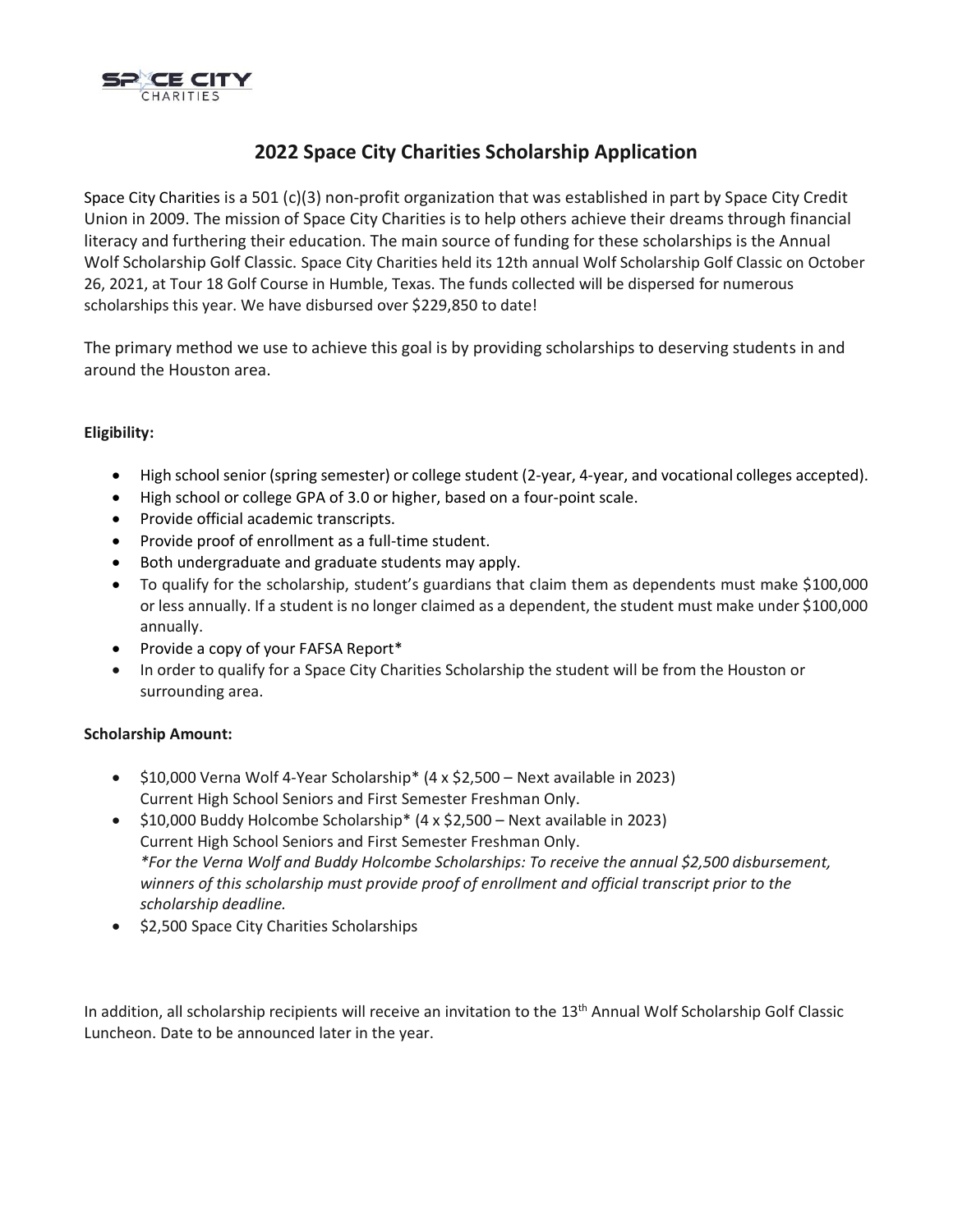

The Space City Charities Wolf Scholarship Program

#### **Application Checklist:**

Please return this page along with the following below items:

- □ Application Checklist
- $\Box$  Completed Application (Page 2 of this document)
- □ Official Academic Transcript
- □ \*Completed FAFSA Report if available.
- □ Proof of College Enrollment
- □ 2-3 Minute Video Submission
- $\Box$  Student Headshot (If awarded a scholarship, this headshot will be placed on SpaceCityCharities.org and may be used in marketing material).
- $\Box$  Signed Authorization (Page 3 of this document)

#### **Application Deadline: Friday, April 29, 2022.**

All applications must be submitted by email to [Marketing@SpaceCityCU.com](mailto:Marketing@SpaceCityCU.com) with the subject: **Scholarship Application** or by mail to Space City Charities, **Attention: Scholarship**, 3101 Harrisburg Blvd., Houston, TX 77003 and postmarked by **Friday, April 29, 2022**.

#### **Candidate Information:**

|                                                | Zip: _________________________ |
|------------------------------------------------|--------------------------------|
|                                                |                                |
|                                                |                                |
| Do you have a Space City Credit Union account? |                                |
| Yes<br>$\mathsf{L}$                            |                                |
| П<br>No                                        |                                |
|                                                |                                |



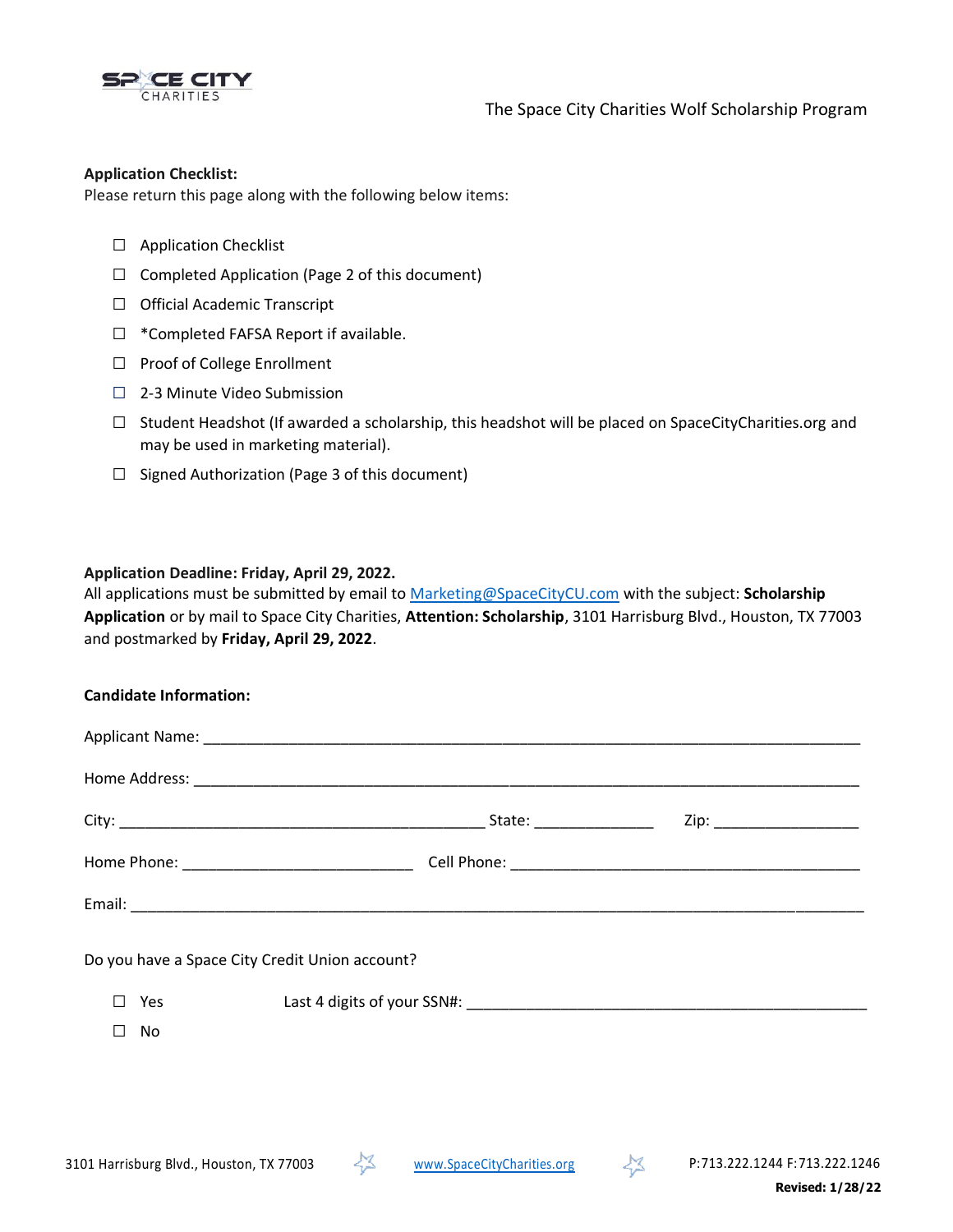

#### **Academic Information:**

| Credit Hours Earned to Date: North Management Credit Hours                                                                                                                                                                     |  |  |  |
|--------------------------------------------------------------------------------------------------------------------------------------------------------------------------------------------------------------------------------|--|--|--|
| Current Classification (Freshman/Sophomore/Junior/Senior): _____________________<br>GPA: ____________                                                                                                                          |  |  |  |
| How did you hear about our Scholarship? Department of the state of the state of the state of the state of the state of the state of the state of the state of the state of the state of the state of the state of the state of |  |  |  |

#### **Video Essay Requirements & Format:**

- $\Box$  2-3 Minute Video Submission Topic: Young adults and students are building their credit, starting savings and checking accounts, and learning to manage their money. In your own words, tell us why Space City Credit Unions is a good choice for students and young adults.
- $\Box$  Video Format: Please provide us with a YouTube link to your video essay. Please do not set your video as private as we will not be able to view it.

**Please email the link to the location of the video essay and photo headshot to Marketing@SpaceCityCU.com. Subject: Scholarship Application.**

## **Authorization Information:**

Failure to comply with any of these requirements will result in disqualification and the application will not be considered at the sole discretion of Space City Charities.

Scholarship winners are scheduled to be announced by Tuesday, May 31, 2022. In July, the award will be sent directly to the school the recipient will be attending in the Fall of 2022. Schools must use the scholarship to pay the recipient's basic expenses only so long as the recipient's academic standing at the school is such that the recipient will be allowed to continue in his or her course of study. If the student withdraws for any reason during the semester or term, the remainder of the funds must be returned to Space City Charities.

I release to Space City Charities the right to access all my current and ongoing personal and academic records and transcripts. If awarded a scholarship, I understand that I must meet the scholarship criteria set forth by Space City Charities.